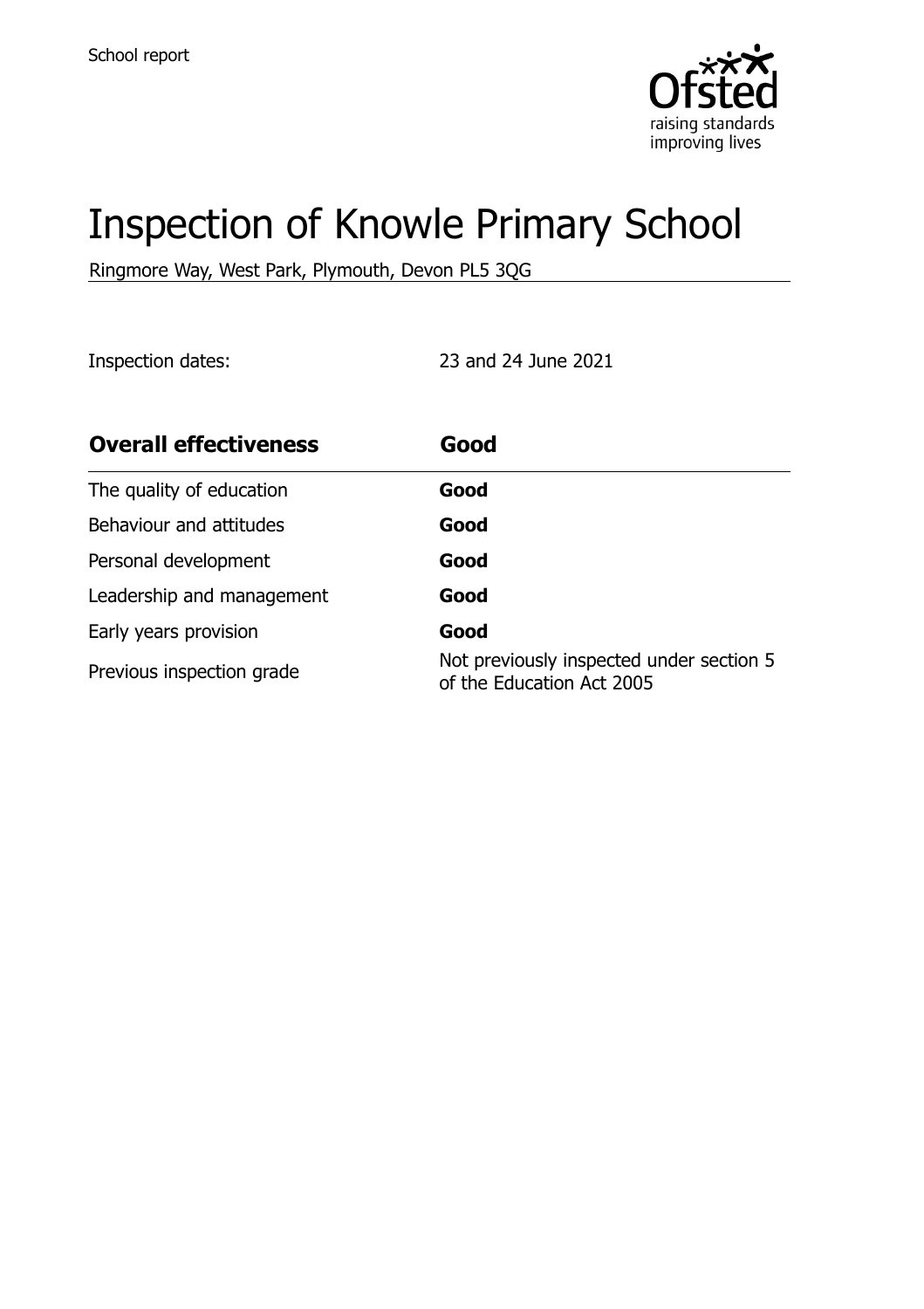

# **What is it like to attend this school?**

Pupils are proud of their school, and rightly so. Leaders encourage pupils to celebrate their personal achievements. Pupils enjoy school. Parents describe the school as being at the heart of the community.

Leaders are ambitious and have high expectations for pupils, including those with special educational needs and/or disabilities (SEND). Pupils talk with enthusiasm about the carefully selected books they read. They know the importance of being a good reader.

Pupils are respectful of staff and each other. They know right from wrong. Pupils say that bullying is rare. Pupils and parents say they can speak to any adult at the school and know they will provide support if necessary. Pupils say they feel safe. One pupil described staff as being their 'guardians', a feeling shared by their classmates.

Staff know pupils well. Leaders have designed a curriculum that supports the development of pupils' personal skills, as well as their academic knowledge, well. Pupils enjoy a wide range of activities beyond the curriculum.

#### **What does the school do well and what does it need to do better?**

Teachers regularly check that pupils know and remember the sounds that they learn as they develop their reading. This means pupils who need additional support to catch up are quickly identified. Staff work with these pupils to give them extra support that they need to practise their phonics. This is helping these pupils to begin to read with increasing accuracy and confidence. Children in the early years enjoy a wide variety of books, rhymes and songs. This helps them to develop their phonics skills well.

Leaders provide pupils with a range of books to introduce them to different writing styles. Older pupils practise their writing regularly. Pupils' work shows that they can write in a range of styles well.

Pupils are well supported to use subject-specific vocabulary. This helps pupils to develop their learning. For example, pupils in Year 3 can use mathematics resources to identify and name different types of shapes.

Staff break down the curriculum into small steps. This helps pupils to remember key concepts. In addition, the curriculum is well organised, so that pupils develop their knowledge and skills well. For example, children in the early years learn the names of animals, while pupils in Year 6 use this previous knowledge to learn about evolution. In history, pupils are able to order important events in time. Pupils use historical vocabulary well and this helps them to understand key concepts.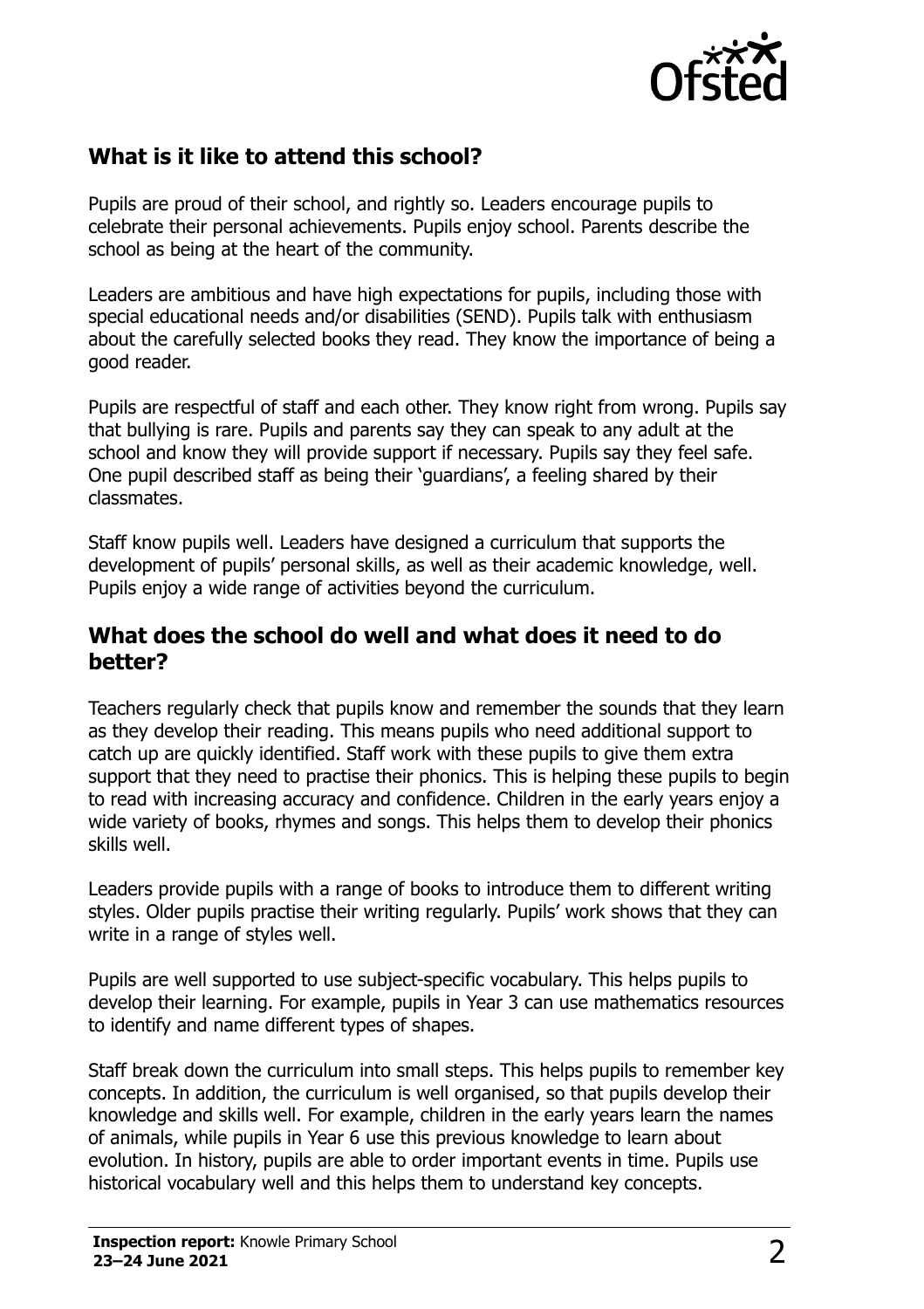

Pupils with SEND are well supported. Their additional learning needs are accurately identified and met. The knowledgeable special educational needs and disabilities coordinators (SENDCos) support teachers to help pupils with SEND well.

Positive relationships with all staff, and carefully selected activities, support pupils' personal development well. For example, pupils from Years 3 to 6 lead and organise lunchtime sporting activities. Some pupils attend the school's nurture provision and outdoor learning activities. There, pupils are supported well to develop their social and emotional skills, such as turn-taking, listening to others and not giving up.

Staff have high expectations of pupils' behaviour. Pupils who attend the behaviour club say they learn not to repeat inappropriate behaviour. Pupils have a positive attitude to learning. They enjoy playtimes together and move around the school calmly. As a result, the number of fixed-term exclusions has reduced significantly.

Pupils are keen to attend school. However, some pupils need extra support to get to school regularly. The family support worker works well with parents to overcome barriers that are preventing their children from attending school. Leaders know that working with parents is helping families improve their children's attendance.

The local governing body is effective. Governors and trustees support and challenge leaders in equal measure. This helps to support school improvement. Staff say they are well supported to manage their workload.

Careful questioning by teachers helps pupils who need extra help in English, mathematics and science. However, subject leaders are exploring ways to check what pupils know and remember in other subjects. This work is at an early stage.

# **Safeguarding**

The arrangements for safeguarding are effective.

There is a culture of care in the school. Staff know the pupils and their families well. Pupils are placed at the centre of every decision regarding their safety and care. Leaders, including the family support worker, are tenacious in their pursuit of appropriate support for pupils and families in need. Staff appreciate the work of the school well-being champion. Pupils know how to keep themselves safe online.

Safeguarding record-keeping is accurate and up to date. Recording methods and communication between staff is strong.

# **What does the school need to do to improve?**

#### **(Information for the school and appropriate authority)**

■ Subject leaders for foundation subjects recognise that the approach to assessment needs further work. Systems for checking what pupils already know and remember in some subjects are not as precise as they could be. This leads to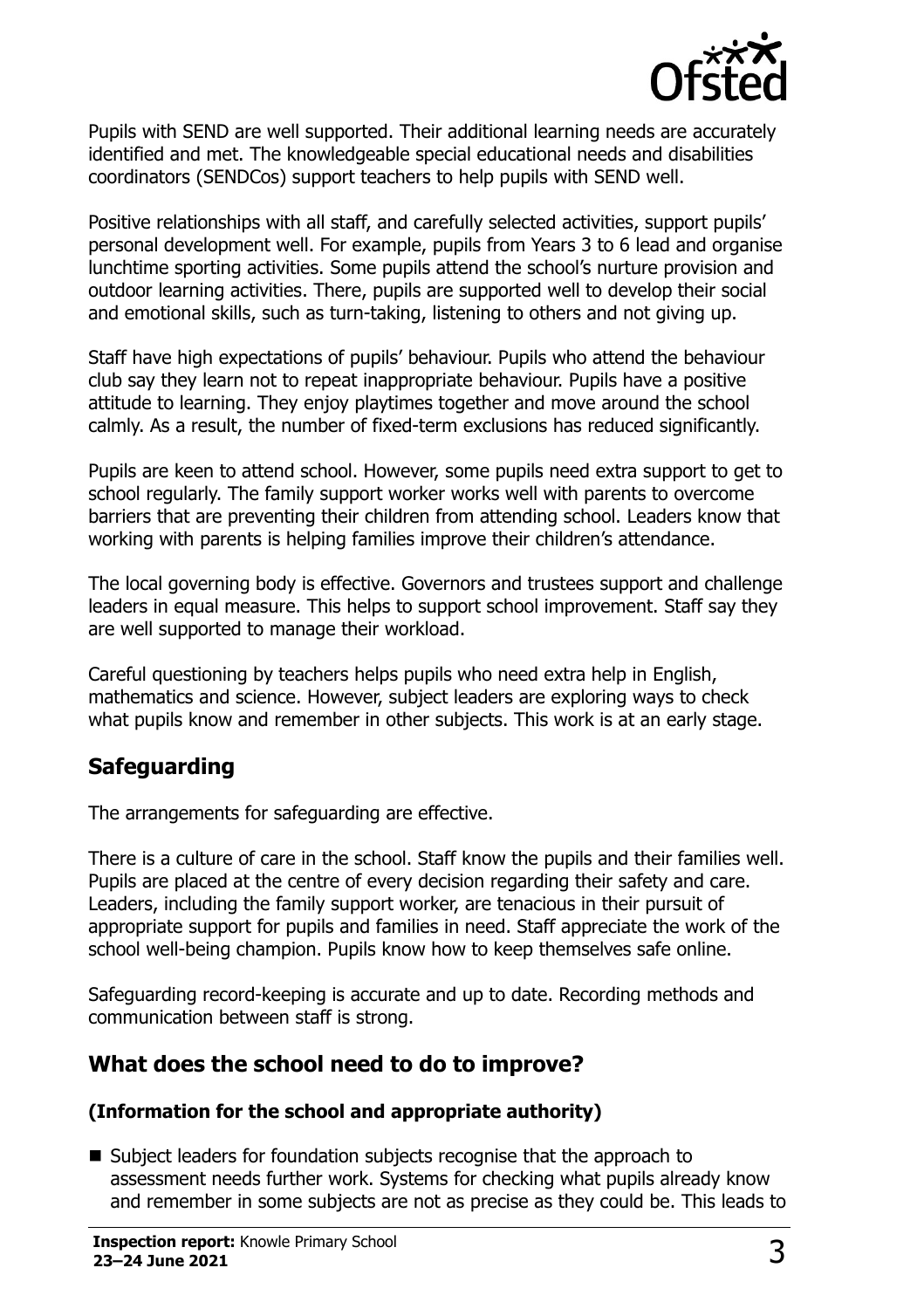

some pupils not learning the breadth of the curriculum as well as they should. Leaders need to ensure that systems for checking what pupils know and understand provide subject leaders with the information they need to improve the curriculum further.

### **How can I feed back my views?**

You can use [Ofsted Parent View](http://parentview.ofsted.gov.uk/) to give Ofsted your opinion on your child's school, or to find out what other parents and carers think. We use Ofsted Parent View information when deciding which schools to inspect, when to inspect them and as part of their inspection.

The Department for Education has further [guidance](http://www.gov.uk/complain-about-school) on how to complain about a school.

If you are the school and you are not happy with the inspection or the report, you can [complain to Ofsted.](http://www.gov.uk/complain-ofsted-report)

#### **Further information**

You can search for published performance information about the school [here.](http://www.compare-school-performance.service.gov.uk/)

In the report, '[disadvantaged pupils](http://www.gov.uk/guidance/pupil-premium-information-for-schools-and-alternative-provision-settings)' refers to those pupils who attract government pupil premium funding: pupils claiming free school meals at any point in the last six years and pupils in care or who left care through adoption or another formal route.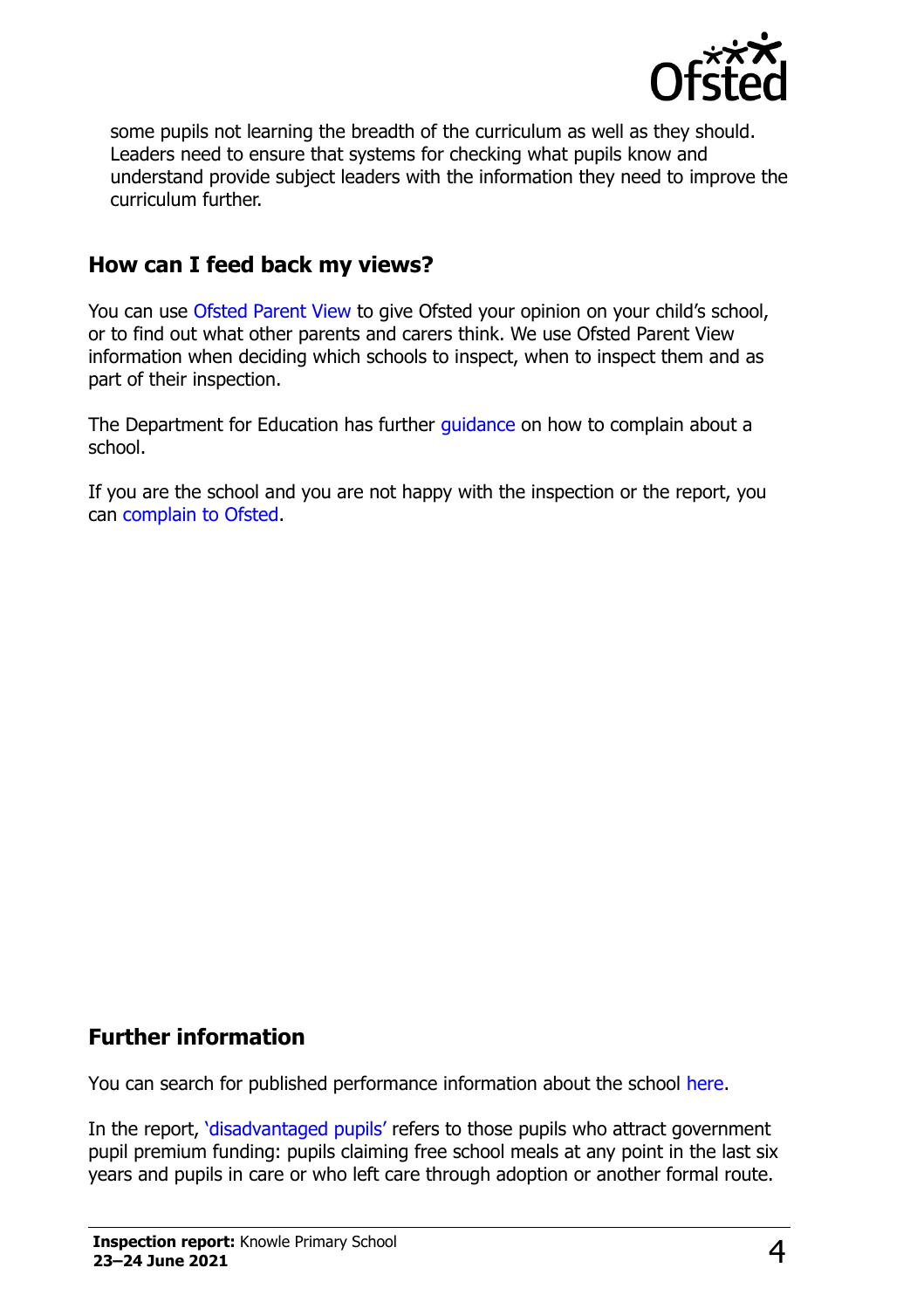

### **School details**

| Unique reference number             | 145653                            |
|-------------------------------------|-----------------------------------|
| <b>Local authority</b>              | Plymouth                          |
| <b>Inspection number</b>            | 10193270                          |
| <b>Type of school</b>               | Primary                           |
| <b>School category</b>              | Academy converter                 |
| Age range of pupils                 | 2 to 11                           |
| <b>Gender of pupils</b>             | Mixed                             |
| Number of pupils on the school roll | 396                               |
| <b>Appropriate authority</b>        | Board of trustees                 |
| <b>Chair of trust</b>               | John Butcher                      |
| <b>Headteacher</b>                  | <b>Cameron Lancaster</b>          |
| Website                             | http://www.knowle.plymouth.sch.uk |
| Date of previous inspection         | Not previously inspected          |

# **Information about this school**

- Knowle Primary School joined the Learning Academies Trust in April 2018.
- School leaders opened a new, onsite Nursery in May 2019.
- There have been many changes to staff and the local governing body.
- A new early years leader, early years SENDCo and SENDCo were appointed in September 2020.

#### **Information about this inspection**

We carried out this inspection under section 5 of the Education Act 2005.

This was the first routine inspection the school received since the COVID-19 (coronavirus) pandemic began. Inspectors discussed the impact of the pandemic with the school, and have taken that into account in their evaluation.

■ At the time of the inspection, there were no 'bubbles' closed due to the COVID-19 pandemic.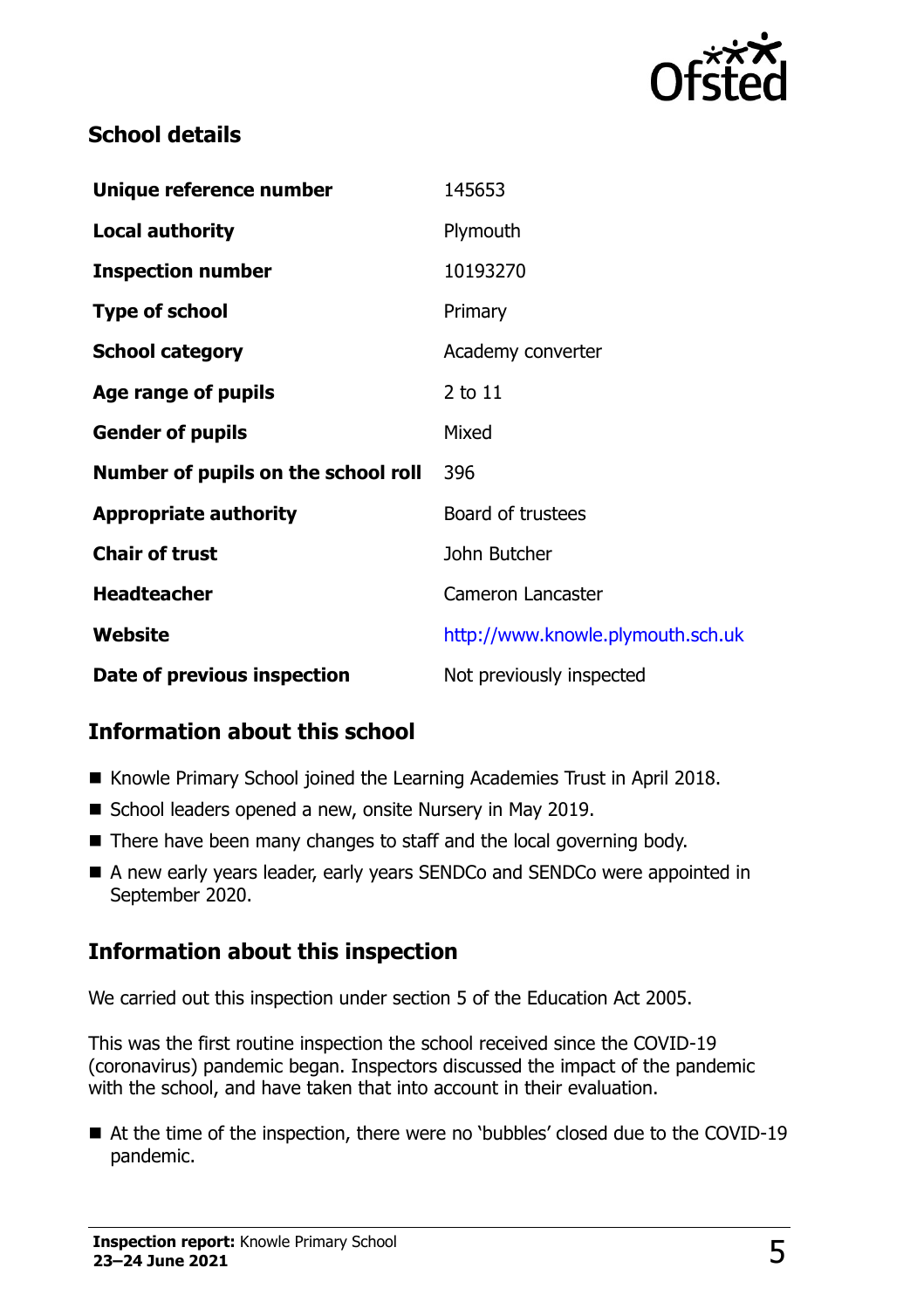

- The inspection team did deep dives in reading, English, mathematics, science and history during the inspection. Inspectors met with school leaders and curriculum leaders, carried out lesson visits, spoke with teachers and pupils and looked at pupils' workbooks.
- Inspectors met with the SENDCos to consider the provision for pupils with SEND. They also met with designated safeguarding leaders to consider how well they identify, help and manage pupils.
- **Inspectors met with representatives from the local governing body and the chief** executive officer of the trust.
- Inspectors considered responses to the pupil and staff online questionnaires and Ofsted Parent View, including 14 free-text responses.

#### **Inspection team**

| Marie Thomas, lead inspector | Her Majesty's Inspector |
|------------------------------|-------------------------|
| Heather Barraclough          | Her Majesty's Inspector |
| Jen Southall                 | Her Majesty's Inspector |